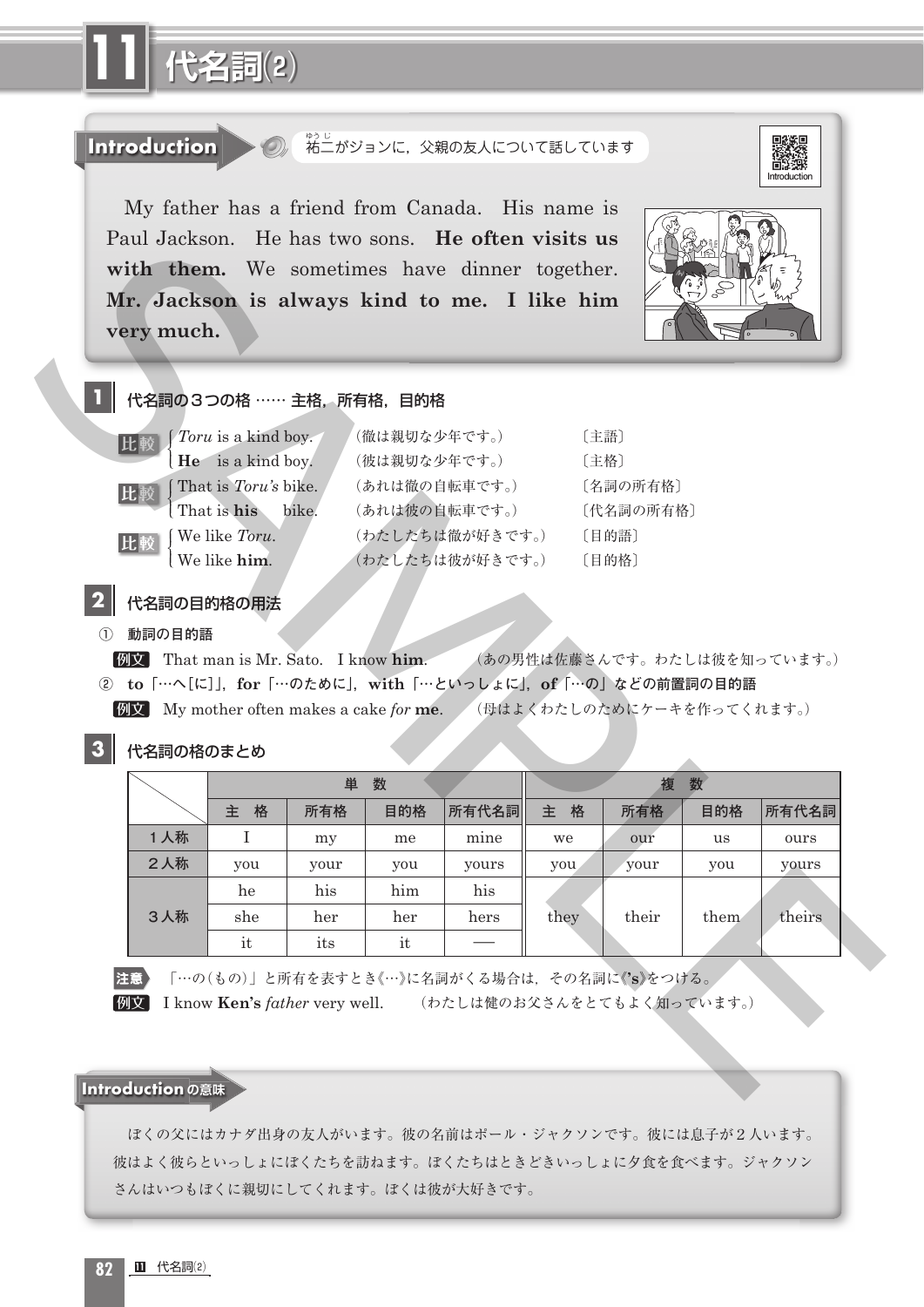| 確認問題                                                                                                                                                            | 学習日▶ |  |
|-----------------------------------------------------------------------------------------------------------------------------------------------------------------|------|--|
| ●代名詞の3つの格● 次の各組の英文を、下線部に注意して日本語に直しなさい。                                                                                                                          |      |  |
| $\Box(1)\Box(1)$ I am a junior high school student.                                                                                                             |      |  |
| My name is Sato Kiyoshi.<br>$\square$ 2                                                                                                                         |      |  |
| Do you know me?<br>$\square$ 3                                                                                                                                  |      |  |
|                                                                                                                                                                 |      |  |
| $\square(2)\square\square\square$<br>Kiyoshi is my classmate. He is a tall boy.                                                                                 |      |  |
| The boy plays tennis well. His racket is very nice.<br>$\square$ <sup>2</sup>                                                                                   |      |  |
| Kiyoshi is my good friend. I go to school with him.<br>$\square$ 3                                                                                              |      |  |
|                                                                                                                                                                 |      |  |
|                                                                                                                                                                 |      |  |
| ●代名詞の使い分け● 次の下線部に代わる代名詞として最も適当なものを選び、記号で答えなさい。                                                                                                                  |      |  |
| $\mathbb{Z}$ $(1)$ Ken has a blue bike. This is Ken's bike.<br>$\uparrow$ his<br>ウ him<br>$\nabla$ he                                                           |      |  |
| $\mathbb{Z}[\square(2)$ Yumi is my good friend. I like Yumi very much.                                                                                          |      |  |
| she<br>$\uparrow$ her<br>ウ hers<br>ア<br>$\square$ (3) I like history very much. I study history hard every day.                                                 |      |  |
| ウ it's<br>it<br>$\uparrow$ its<br>ア                                                                                                                             |      |  |
| $\Box$ (4) I often see those boys in the park. But I don't know the boys well.<br>$\vec{r}$ they $\vec{\gamma}$ their $\vec{\gamma}$ them $\vec{\gamma}$ theirs |      |  |
| [語句] (3) history 歴史                                                                                                                                             |      |  |
|                                                                                                                                                                 |      |  |
|                                                                                                                                                                 |      |  |
| * □ (1) ジョンはあなたのことを知っています。あなたは彼を知っていますか。                                                                                                                        |      |  |
|                                                                                                                                                                 |      |  |
| □(2) これらはわたしのえんぴつです。わたしは毎日それらを使います。                                                                                                                             |      |  |
| These are my pencils. I use every day.                                                                                                                          |      |  |
| □(3) わたしたちの音楽の先生はときどきわたしたちのためにピアノをひいてくれます。                                                                                                                      |      |  |
| music teacher sometimes plays the piano for                                                                                                                     |      |  |
| □(4) わたしにはアメリカに友だちがいます。彼女の名前はリサです。わたしは彼女によく電子メールを書<br>きます。                                                                                                      |      |  |
|                                                                                                                                                                 |      |  |
| <b>語句</b> (4) write … …を書く e-mail 電子メール                                                                                                                         |      |  |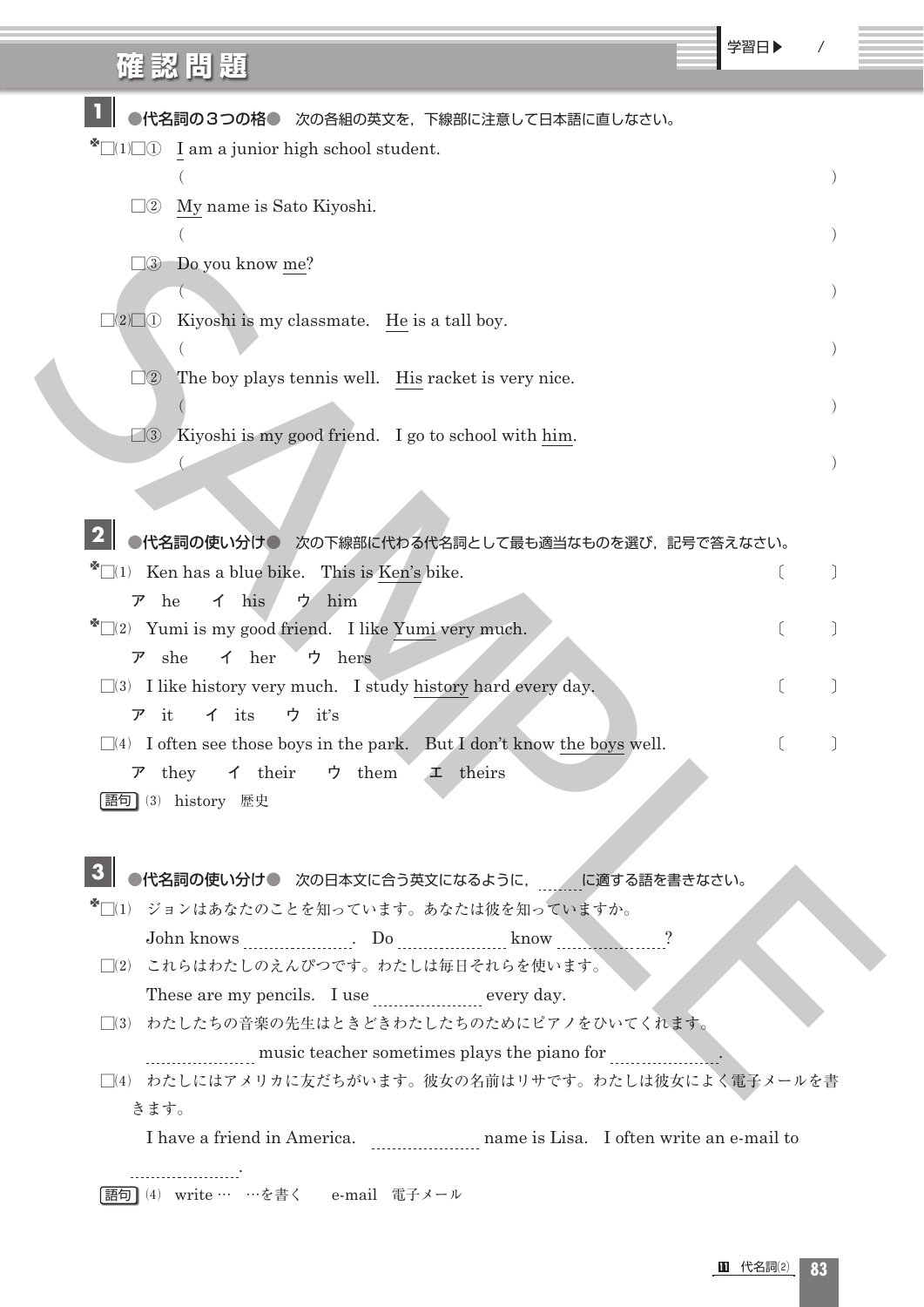**練成問題**

## 次の表を完成しなさい。 **1**

| 単<br>数形                 |                                                                     |                                                      |                                                                                                   | 数形<br>複 |                      |            |        |
|-------------------------|---------------------------------------------------------------------|------------------------------------------------------|---------------------------------------------------------------------------------------------------|---------|----------------------|------------|--------|
| $\cdots$ ( $\downarrow$ | $\cdots$ の                                                          | …を                                                   | …のもの                                                                                              | ・・・は    | $\cdots \mathcal{D}$ | …を         | …のもの   |
| $\mathbf I$             | $\square(1)$                                                        | $\square(2)$                                         | $\Box(3)$                                                                                         | we      | $\Box(13)$           | $\Box(14)$ | ours   |
| you                     | $\Box(4)$                                                           | $\Box(5)$                                            | yours                                                                                             | you     | $\Box(15)$           | $\Box(16)$ | yours  |
| he                      | $\Box(6)$                                                           | $\square(7)$                                         | $\Box(8)$                                                                                         |         |                      |            |        |
| she                     | $\Box(9)$                                                           | $\Box(10)$                                           | hers                                                                                              | they    | $\Box(17)$           | $\Box(18)$ | theirs |
| it                      | $\Box(11)$                                                          | $\Box(12)$                                           |                                                                                                   |         |                      |            |        |
|                         |                                                                     |                                                      | 2 次の例にならって、下線部の語が何[だれ]を指しているのかを示し、日本語に直しなさい。<br>Mr. Sato is a math teacher. I know him very well. |         |                      |            |        |
|                         |                                                                     |                                                      |                                                                                                   |         |                      |            |        |
|                         |                                                                     |                                                      | (佐藤先生は数学の先生です。わたしは彼をとてもよく知っています。)                                                                 |         |                      |            |        |
|                         |                                                                     |                                                      | $\exists$ (1) Ken's sister is a tall girl. I sometimes see her in the park.                       |         |                      |            |        |
|                         |                                                                     |                                                      |                                                                                                   |         |                      |            |        |
|                         |                                                                     |                                                      |                                                                                                   |         |                      |            |        |
|                         |                                                                     | $\Box$ (2) I have a dog. I like it very much.        |                                                                                                   |         |                      |            |        |
|                         |                                                                     |                                                      |                                                                                                   |         |                      |            |        |
|                         |                                                                     |                                                      |                                                                                                   |         |                      |            |        |
|                         |                                                                     |                                                      | $\square$ (3) I have two brothers. I play tennis with them.                                       |         |                      |            |        |
|                         |                                                                     |                                                      |                                                                                                   |         |                      |            |        |
|                         |                                                                     |                                                      |                                                                                                   |         |                      |            |        |
|                         |                                                                     |                                                      |                                                                                                   |         |                      |            |        |
|                         |                                                                     |                                                      |                                                                                                   |         |                      |            |        |
|                         |                                                                     |                                                      | 3 次の各組がそれぞれ $A \succeq B$ との対話になるように, に適する語を書きなさい。                                                |         |                      |            |        |
|                         |                                                                     | $\sum_{i=1}^{\infty}$ a: Do you know that man?       |                                                                                                   |         |                      |            |        |
|                         |                                                                     |                                                      | $B:$ Yes. $\qquad$ is John's father. $\qquad$ teaches English at high school.                     |         |                      |            |        |
|                         | $\Box(2)$ A: Do you know that girl?                                 |                                                      |                                                                                                   |         |                      |            |        |
|                         |                                                                     |                                                      | $B:$ Yes. $\qquad$ is Lisa. $\qquad$ mother is my English teacher.                                |         |                      |            |        |
|                         | $\mathbb{Z}[\square(3) \quad A: \quad \text{Do you know that boy?}$ |                                                      |                                                                                                   |         |                      |            |        |
|                         |                                                                     |                                                      | $B:$ Yes. I know $\ldots$ very well.                                                              |         |                      |            |        |
|                         |                                                                     | $\mathbb{Z}$ $(4)$ $A:$ Do you clean the park?       |                                                                                                   |         |                      |            |        |
|                         |                                                                     |                                                      | $B:$ Yes. We clean $\sim$ on Sunday.                                                              |         |                      |            |        |
|                         |                                                                     | $\mathbb{Z}$ = (5) $A:$ Are those boys your friends? |                                                                                                   |         |                      |            |        |
|                         |                                                                     |                                                      | $B:$ No. But I often see in the park.                                                             |         |                      |            |        |

- 次の例にならって,下線部の語が何[だれ]を指しているのかを示し,日本語に直しなさい。 **2** 例 Mr. Sato is a math teacher. I know him very well.
	- (佐藤先生は数学の先生です。わたしは彼をとてもよく知っています。)
- $\mathbb{Z}$  (1) Ken's sister is a tall girl. I sometimes see her in the park.
- $\square(2)$  I have a dog. I like it very much.
- $\square$ (3) I have two brothers. I play tennis with them.
- $($  ) and  $($

- $\sqrt[8]{\hspace{1cm}}(1)$  *A* : Do you know that man?
	- *B* : Yes. is John's father. teaches English at high school.
- $\square(2)$  *A* : Do you know that girl?
	- *B* : Yes. is Lisa. mother is my English teacher.
- $\mathbb{Z} \square(3)$  *A*: Do you know that boy?
	- *B* : Yes. I know very well.
- $\mathbb{Z}[\mathbb{Z}(4) \mid A: \text{Do you clean the park?}$ 
	- *B* : Yes. We clean on Sunday.
- $\mathbb{Z}\left[\begin{matrix}15\end{matrix}\right]$  *A* : Are those boys your friends?
	- $B:$  No. But I often see  $\frac{1}{1}$  in the park.
	- $\square$ (6) *A* : Do you have any friends in America?
		- *B* : Yes. I have one. His name is Sam. I sometimes write a letter to *mush in the set of the set of the set of the set of the set of the set of the set of the set of the set of the set of the set of the set of the set of*
	- ⑴ teach … …を教える at high school 高校で ⑷ on Sunday 日曜日に 語句
		- ⑹ letter 手紙